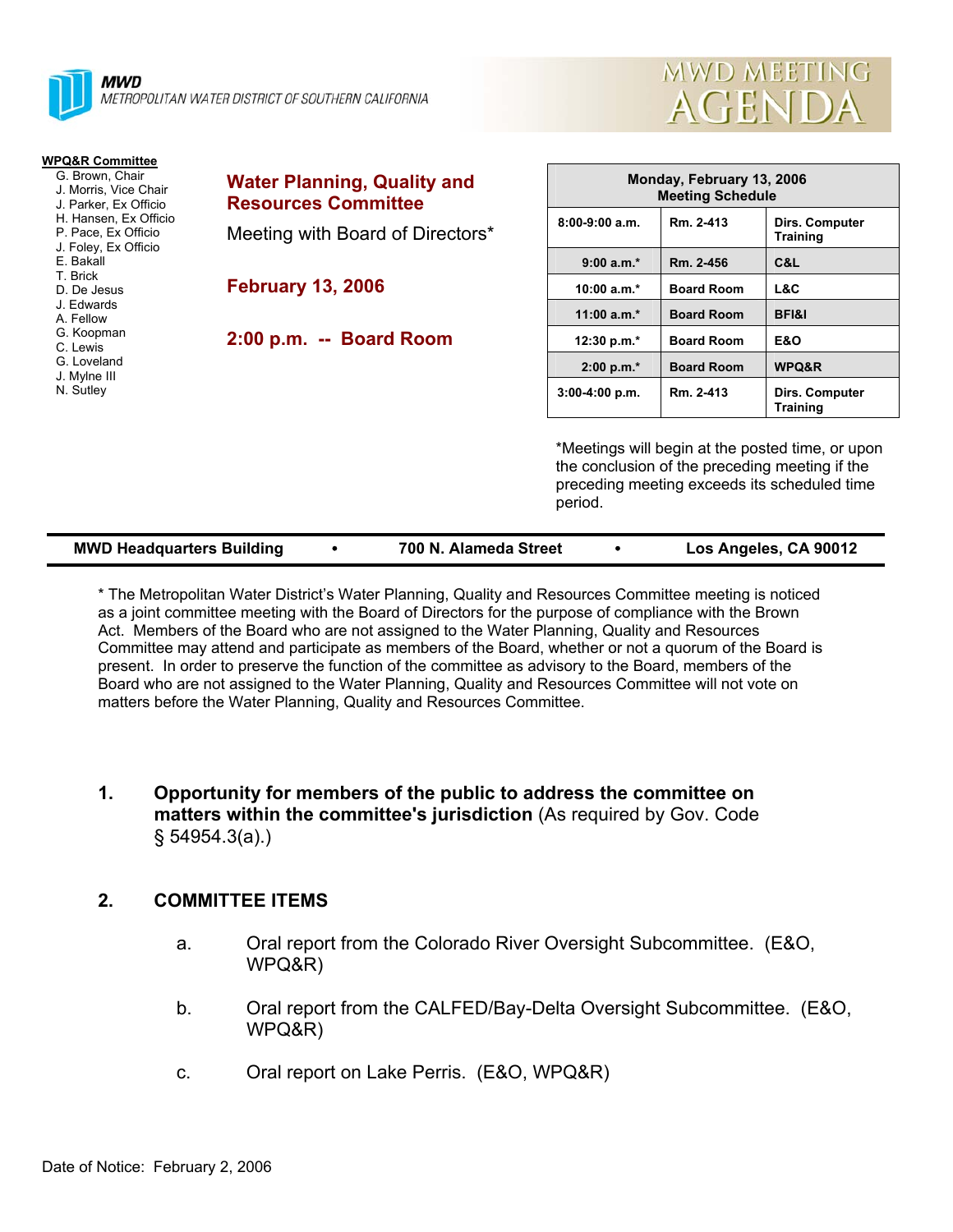# **3. Approval of the Minutes of the meeting of the Water Planning, Quality and Resources Committee held January 9, 2006**

#### **4. REPORTS**

a. Oral report on Bay-Delta and State Water Project matters. (L&C, WPQ&R)

# **5. CONSENT CALENDAR ITEMS — ACTION**

- **7-6** Authorize entering into a joint connections and water exchange agreement with the San Gabriel Valley Municipal Water District, Three Valleys Municipal Water District, Inland Empire Utilities Agency, and the city of Sierra Madre. (WPQ&R)
- **7-7** Approve certification of 490 acre-feet of Replenishment Service water delivered to Eastern Municipal Water District during fiscal year 2004/05. (WPQ&R)

# **6. OTHER BOARD ITEMS — ACTION**

 8-6 Approve the policy principles regarding short-term emergency preparedness and long-term actions for the Sacramento-San Joaquin River Delta. (WPQ&R, C&L, CALFED) **(To be mailed separately)**

# **7. BOARD INFORMATION ITEMS**

None

# **8. COMMITTEE ITEMS**

- a. Status report on the Groundwater Resources Study
- b. Report on Water Surplus and Drought Management Plan
- c. Report on the Governor's proposed Water Resource Investment Fund
- d. Oral report on the Regional Integrated Water Management grants from the Water Security, Clean Drinking Water, Coastal and Beach Protection Act of 2002 (Proposition 50)